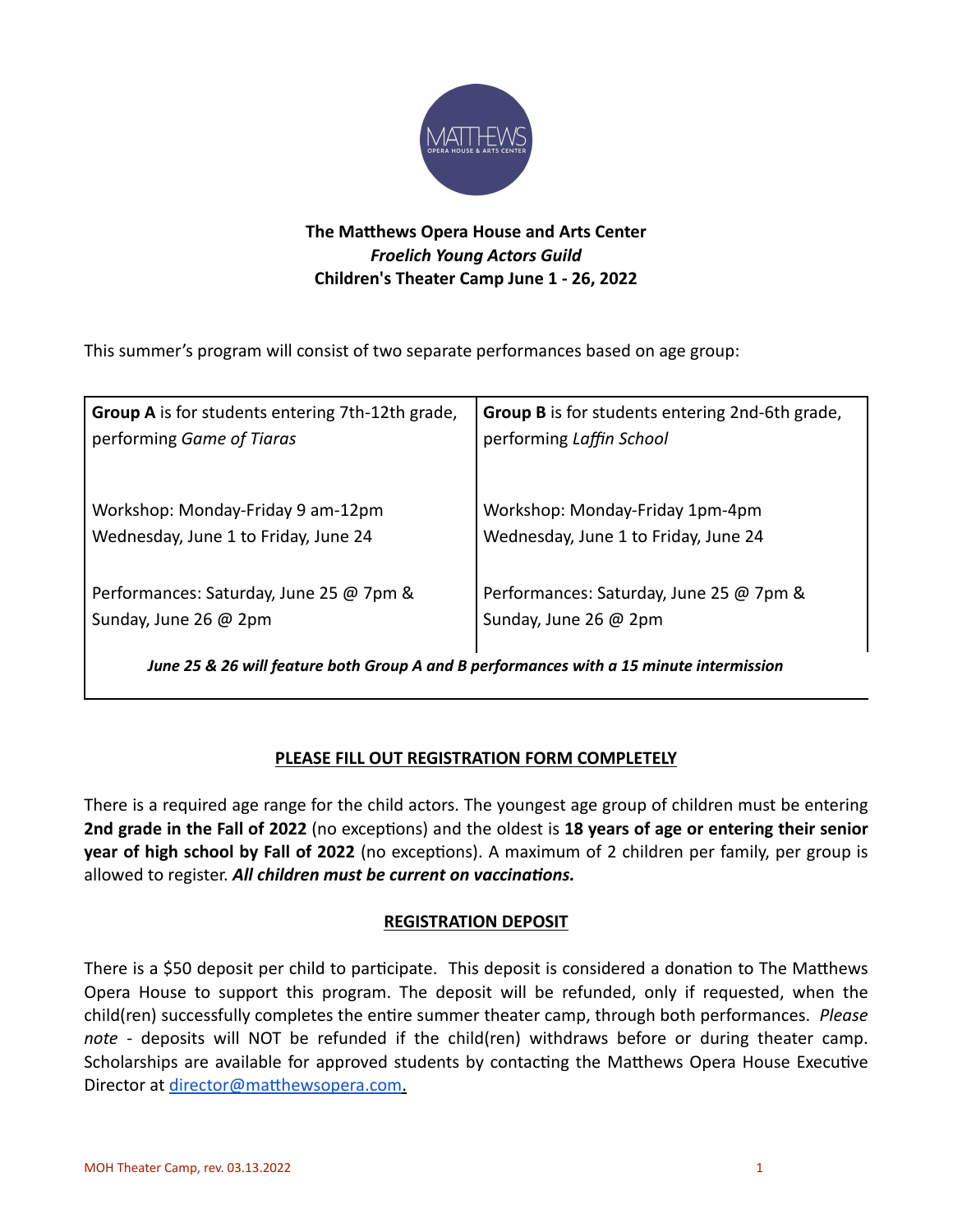## **APPLICATION** *Froelich Young Actors Guild*  **Theater Camp: June 1 - 26, 2022**

### **PARTICIPANT INFORMATION**

| First/Last (print legibly)                                                                        | (as of of Fall 2022) |
|---------------------------------------------------------------------------------------------------|----------------------|
|                                                                                                   |                      |
| Which role your child interested in: $\Box$ Onstage Acting Role $\Box$ Backstage Non-Acting Role  |                      |
| <b>PARENT/GUARDIAN INFORMATION</b>                                                                |                      |
|                                                                                                   |                      |
| *This will be the primary way we contact you and your child for rehearsal and play notifications. |                      |
|                                                                                                   |                      |
| Street / City / State / Zip Code                                                                  |                      |
|                                                                                                   |                      |
|                                                                                                   |                      |
|                                                                                                   |                      |
|                                                                                                   |                      |
| EMERGENCY CONTACT (If parents/guardians cannot be reached)                                        |                      |
|                                                                                                   |                      |

#### **MEDICAL INFORMATION**

Please enter any allergies, medical, or health issues that will be important for the safety of your child. *All participants must be current on their vaccinations.* Please include a vaccination record for each child with a registration packet. **Example 20** and the set of the set of the set of the set of the set of the set o

\_\_\_\_\_\_\_\_\_\_\_\_\_\_\_\_\_\_\_\_\_\_\_\_\_\_\_\_\_\_\_\_\_\_\_\_\_\_\_\_\_\_\_\_\_\_\_\_\_\_\_\_\_\_\_\_\_\_\_\_\_\_\_\_\_\_\_\_\_\_\_\_\_\_\_\_\_\_\_\_\_\_\_\_ \_\_\_\_\_\_\_\_\_\_\_\_\_\_\_\_\_\_\_\_\_\_\_\_\_\_\_\_\_\_\_\_\_\_\_\_\_\_\_\_\_\_\_\_\_\_\_\_\_\_\_\_\_\_\_\_\_\_\_\_\_\_\_\_\_\_\_\_\_\_\_\_\_\_\_\_\_\_\_\_\_\_\_\_

#### **SCHEDULE CONFLICTS**

Please list any possible conflicts with both rehearsal and show dates. *Missing more than two*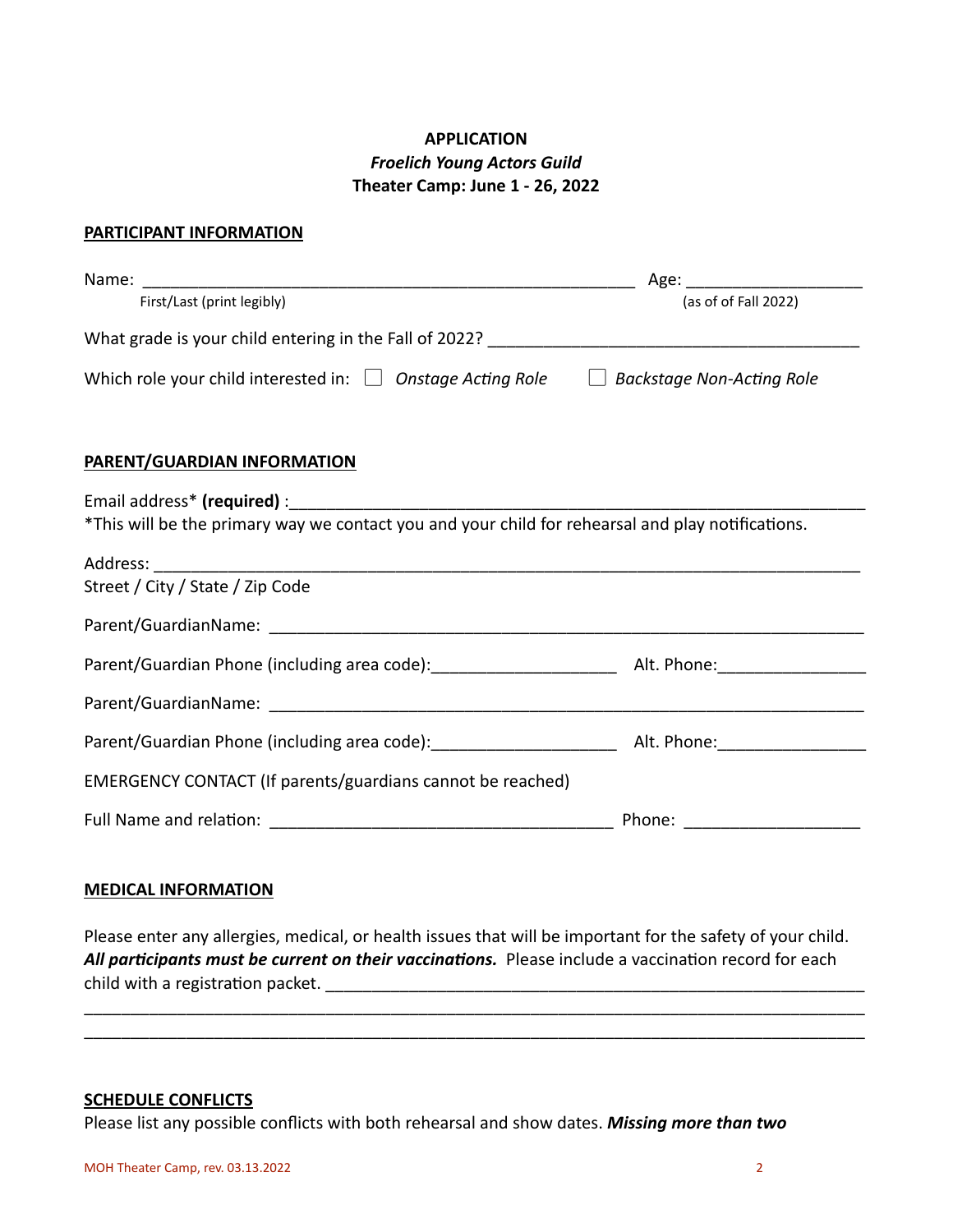\_\_\_\_\_\_\_\_\_\_\_\_\_\_\_\_\_\_\_\_\_\_\_\_\_\_\_\_\_\_\_\_\_\_\_\_\_\_\_\_\_\_\_\_\_\_\_\_\_\_\_\_\_\_\_\_\_\_\_\_\_\_\_\_\_\_\_\_\_\_\_\_\_\_\_\_\_\_\_\_\_\_\_\_ \_\_\_\_\_\_\_\_\_\_\_\_\_\_\_\_\_\_\_\_\_\_\_\_\_\_\_\_\_\_\_\_\_\_\_\_\_\_\_\_\_\_\_\_\_\_\_\_\_\_\_\_\_\_\_\_\_\_\_\_\_\_\_\_\_\_\_\_\_\_\_\_\_\_\_\_\_\_\_\_\_\_\_\_

#### **REGISTRATION INFORMATION**

Registration is on a first-come basis. After registration is full, a waiting list will be started. The complete packet of registration forms and the full deposit must be received for your registration to be complete and accepted. An incomplete registration will not be accepted.

### **All registrations must either be postmarked or dropped off at The Matthews by April 29, 2022.**

*Note:* Camp may be full before this date. Registration status will be confirmed after April 29, 2022. Please do not contact staff at The Matthews prior to this date to inquire about the status.

#### **Be sure to include:**

- ❏ Completed Registration Form (Participant and Parent/Guardian Information)
- ❏ Signed Medical & Liability Release Form
- ❏ Completed Pick-Up & Drop-Off Information Form
- ❏ Signed Participant Contract
- ❏ Current vaccination record for each child
- ❏ \$50 deposit for each participant (Checks payable to *The Matthews Opera House)*

All forms are included in this packet.

#### **Parent/Guardian Support:**

### **This program cannot succeed without your help! How can we count on you?**

- ❏ Helping during rehearsals (2-3 volunteers needed for each rehearsal)
- ❏ As usher or helper during performances (4 volunteers needed for each performance)
- ❏ Set building
- ❏ Assisting with set clean-up after Sunday's performance
- ❏ Helping with costumes
- ❏ Applying stage makeup before the performances
- ❏ Sponsoring an ad in the program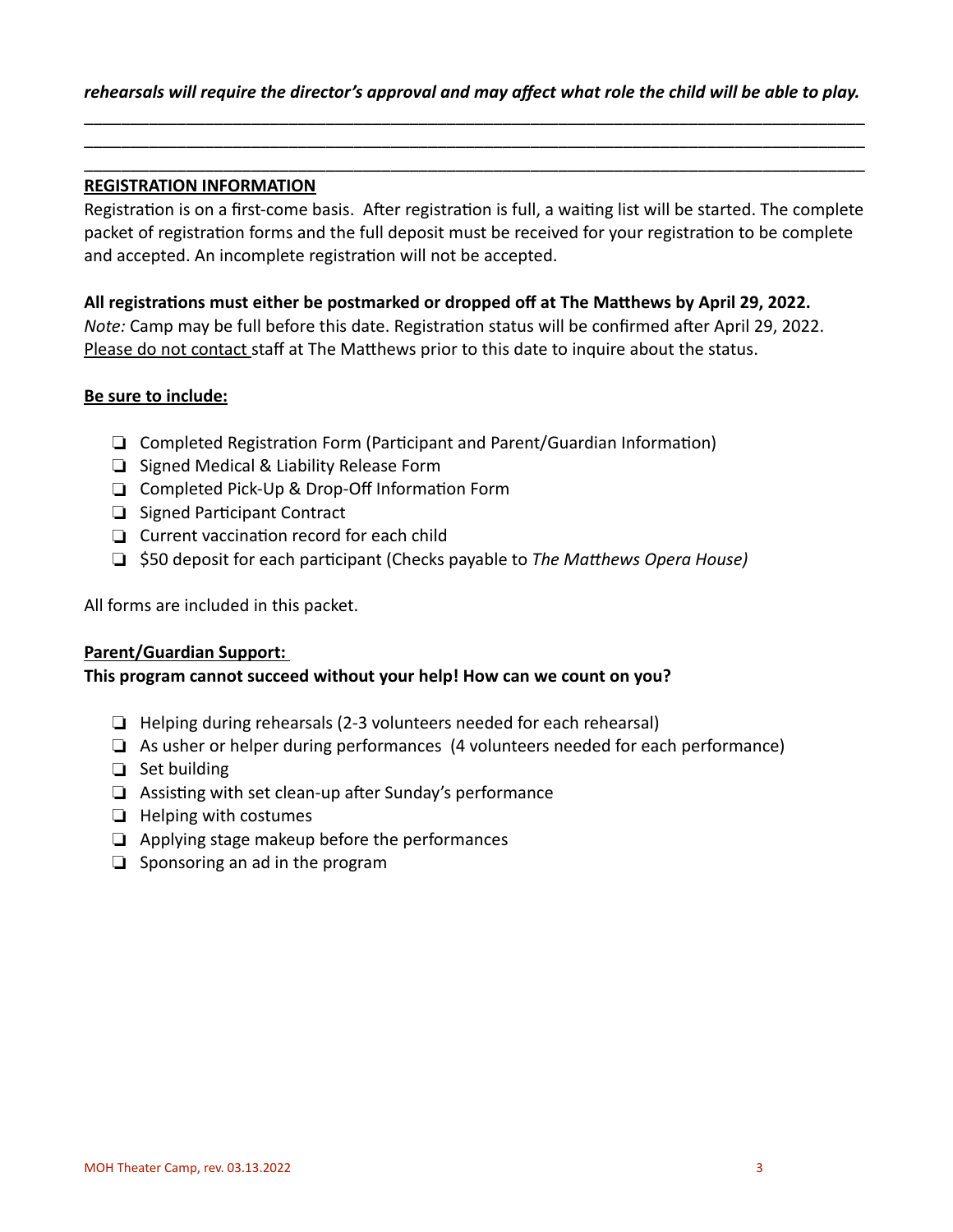## **MEDICAL & LIABILITY RELEASE** *Froelich Young Actors Guild*  **Theater Camp: June 1 - 26, 2022**

#### **Medical Release**

In the case of an emergency and I cannot be reached, I authorize the staff and volunteers of the *Matthews Opera House & Arts Center* to obtain whatever medical treatment deemed necessary for the welfare of my child.

I further understand and agree that I will be financially responsible for all charges and fees incurred in the rendering of said emergency treatment, regardless of whether or not my medical insurance would cover such charges and fees. I have identified all medications my child is currently taking on the registration form, as well as provided any other pertinent medical information that would be necessary if my child needed emergency treatment.

Printed Name:\_\_\_\_\_\_\_\_\_\_\_\_\_\_\_\_\_\_\_\_\_\_\_\_\_\_\_\_\_\_ Signature:\_\_\_\_\_\_\_\_\_\_\_\_\_\_\_\_\_\_\_\_\_\_\_\_\_\_\_\_\_\_\_\_

## **Liability Release**

I hereby give my consent for my child's participation in the Froehlich Young Actors Guild's summer youth theater camp at the Matthews Opera House & Arts Center from June 1-26, 2022. I understand that participation may involve some degree of physical risk. I have carefully considered this risk and I hereby give my child, hereby give my child,  $\rho$  ermission to participate. I hereby absolve and release the Matthews Opera House & Arts Center and its staff, volunteers, board members, and other representatives, from any and all claims and liability for any injuries and damages that may be incurred by my child in the activities sponsored by this program. Having read and understood, and being in agreement with this document, I have signed and dated this agreement below:

| Parent Name (Printed):  |       |
|-------------------------|-------|
| Child's Name (Printed): |       |
| Parent Signature:       | Date: |

Email any questions to: [director@matthewsopera.com](mailto:director@matthewsopera.com)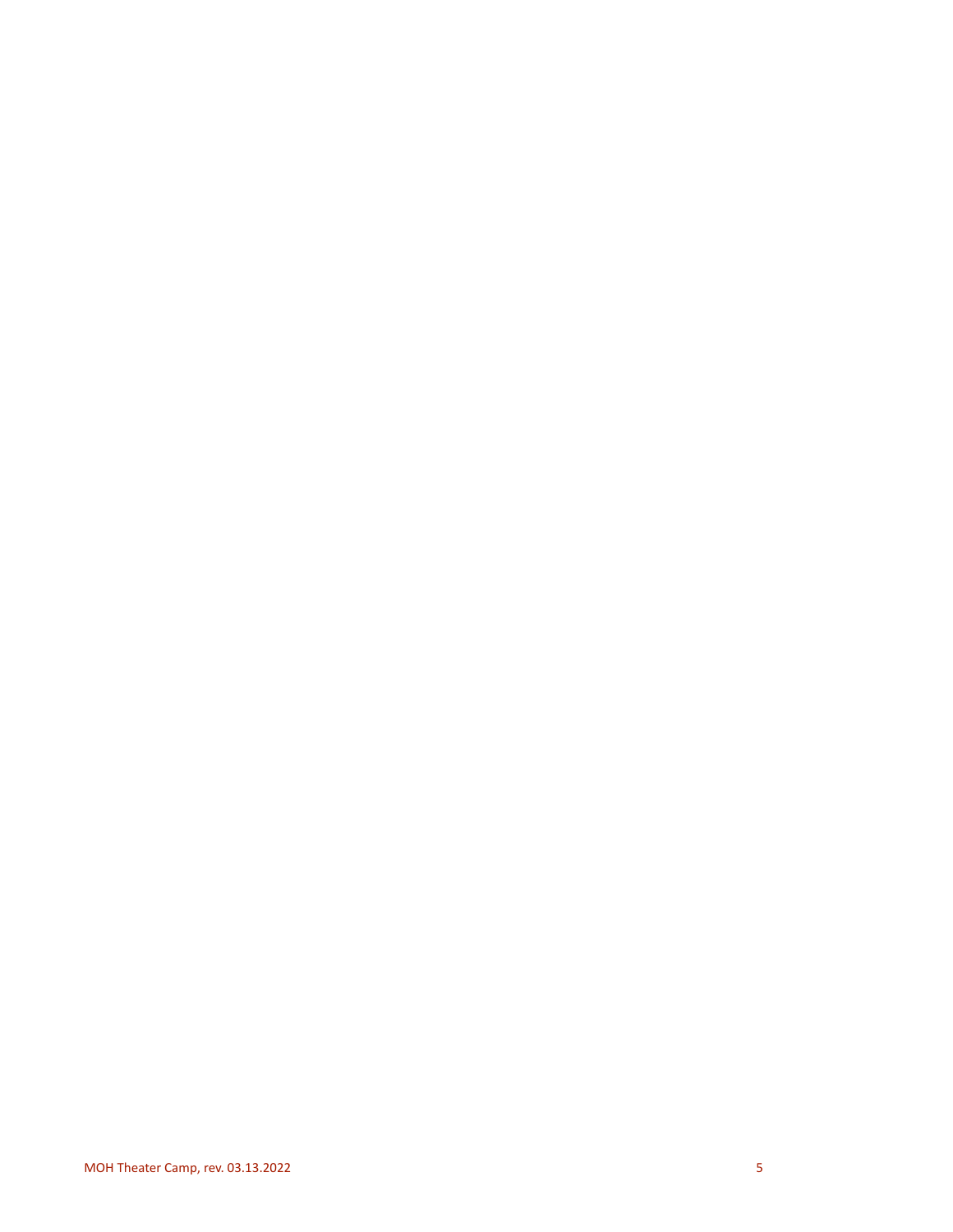# **DROP-OFF and PICK-UP INFORMATION** *Froelich Young Actors Guild*  **Theater Camp: June 1 - 26, 2022**

### **DROP-OFF INFORMATION:**

| Person responsible for dropping off your child(ren):                                                                                                                                                    |              |                                                                                                                                                                                                                                |                                                                                                                                                                                                                               |
|---------------------------------------------------------------------------------------------------------------------------------------------------------------------------------------------------------|--------------|--------------------------------------------------------------------------------------------------------------------------------------------------------------------------------------------------------------------------------|-------------------------------------------------------------------------------------------------------------------------------------------------------------------------------------------------------------------------------|
|                                                                                                                                                                                                         |              |                                                                                                                                                                                                                                |                                                                                                                                                                                                                               |
|                                                                                                                                                                                                         | $-0r-$       |                                                                                                                                                                                                                                |                                                                                                                                                                                                                               |
| My child will be arriving each day by:                                                                                                                                                                  | walking/bike | bus                                                                                                                                                                                                                            | other: when the control of the control of the control of the control of the control of the control of the control of the control of the control of the control of the control of the control of the control of the control of |
| <b>PICK-UP INFORMATION:</b>                                                                                                                                                                             |              |                                                                                                                                                                                                                                |                                                                                                                                                                                                                               |
| Person responsible for picking up your child(ren):                                                                                                                                                      |              |                                                                                                                                                                                                                                |                                                                                                                                                                                                                               |
|                                                                                                                                                                                                         |              | Phone: the contract of the contract of the contract of the contract of the contract of the contract of the contract of the contract of the contract of the contract of the contract of the contract of the contract of the con |                                                                                                                                                                                                                               |
|                                                                                                                                                                                                         | $-0r-$       |                                                                                                                                                                                                                                |                                                                                                                                                                                                                               |
| My child will be leaving each day by:                                                                                                                                                                   | walking/bike | $\Box$ bus                                                                                                                                                                                                                     |                                                                                                                                                                                                                               |
| NOTE: If there is a change to any drop-off or pick-up instructions at any time, the staff requires a<br>signed note from the parent/guardian.                                                           |              |                                                                                                                                                                                                                                |                                                                                                                                                                                                                               |
| Please initial to confirm reading & agreeing to this statement.                                                                                                                                         |              |                                                                                                                                                                                                                                | Initials                                                                                                                                                                                                                      |
| The front door of The Matthews Opera House will be open every rehearsal day at 8:45am until<br>9:15am for Group A and 12:45pm until 1:15pm for Group B. After these times, the doors will be<br>LOCKED. |              |                                                                                                                                                                                                                                |                                                                                                                                                                                                                               |

Please initial to confirm reading & agreeing to this statement. The manuscription of this continuum